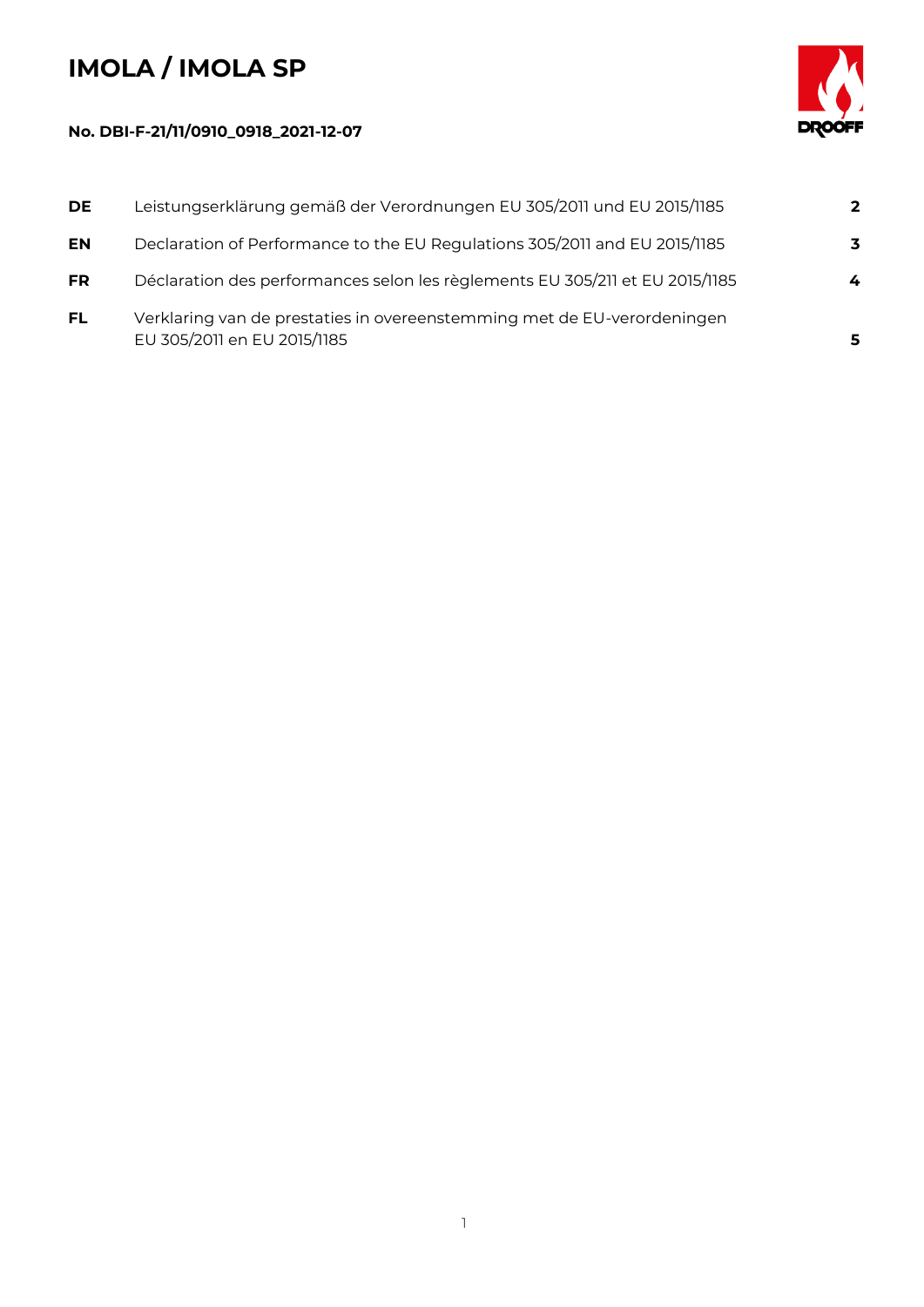

| 1. Allgemeines                                                                                           |                                         |  |  |
|----------------------------------------------------------------------------------------------------------|-----------------------------------------|--|--|
| Produkt                                                                                                  | <b>IMOLA / IMOLA SP</b>                 |  |  |
| Verwendungszweck                                                                                         | Raumheizer für feste Brennstoffe ohne   |  |  |
|                                                                                                          | Warmwasserbereitung                     |  |  |
| Hersteller                                                                                               | Drooff Kaminöfen GmbH & Co. KG          |  |  |
|                                                                                                          | Keffelker Str. 40                       |  |  |
|                                                                                                          | 59929 Brilon, Deutschland               |  |  |
| System(e) zur Bewertung der Leistungsbeständigkeit                                                       | 3                                       |  |  |
| Benanntes Prüflabor / Nr.                                                                                | DBI-Gastechnologisches Institut gGmbH   |  |  |
|                                                                                                          | Freiberg DVGW-Prüflaboratorium Energie  |  |  |
|                                                                                                          | /1721                                   |  |  |
| Prüfbericht Nr.                                                                                          | No. DBI-F-21/11/0910_0918               |  |  |
| Harmonisierte technische Spezifikation                                                                   | EN 13240:2005-10                        |  |  |
| 2. Wesentliche Merkmale                                                                                  |                                         |  |  |
| <b>Brandsicherheit</b>                                                                                   | Erfüllt                                 |  |  |
| Brandverhalten                                                                                           | Al nach EN13501-1                       |  |  |
| Sicherheitsabstand zu brennbaren Materialien in mm                                                       | Decke:                                  |  |  |
|                                                                                                          | Boden:                                  |  |  |
|                                                                                                          | Hinten:<br>150                          |  |  |
|                                                                                                          | Seite (ohne Strahlungseinfluss):<br>250 |  |  |
|                                                                                                          | Seiten (mit Strahlungseinfluss):<br>350 |  |  |
|                                                                                                          | Vorne:<br>800                           |  |  |
| Brandgefahr durch Herausfallen von brennendem Brennstoff                                                 | Erfüllt                                 |  |  |
| Reinigbarkeit                                                                                            | Erfüllt                                 |  |  |
| Emission von Verbrennungsprodukten (CO)                                                                  | g/Nm <sup>3</sup><br>< 1,25             |  |  |
| Abgastemperatur Messstrecke bei Nennwärmeleistung (fire +)                                               | $\overline{C}$<br>186,3 (161)           |  |  |
| Abgastemperatur Stutzen bei Nennwärmeleistung (fire+)                                                    | $\overline{C}$<br>235 (235)             |  |  |
| Oberflächentemperatur                                                                                    | Erfüllt                                 |  |  |
| Elektrische Sicherheit                                                                                   | Erfüllt                                 |  |  |
| Freisetzung von gefährlichen Stoffen                                                                     | <b>NPD</b>                              |  |  |
| Max. Betriebsdruck                                                                                       | Nicht relevant                          |  |  |
| Mechanische Festigkeit (zum Tragen eines Schornsteins)                                                   | <b>NPD</b>                              |  |  |
| Wärmeleistung / Energieeffizienz                                                                         | <b>Erfüllt</b>                          |  |  |
| Nennwärmeleistung                                                                                        | kW<br>4,0                               |  |  |
| Nenn-Raumwärmeleistung                                                                                   | kW<br>4,0                               |  |  |
| Nenn-Wasserwärmeleistung                                                                                 | kW                                      |  |  |
| Wirkungsgrad                                                                                             | %<br>> 75                               |  |  |
| Die Leistung des Produktes gemäß 1 entspricht den erklärten Leistungen gemäß Abschnitt 2.                |                                         |  |  |
| Verantwortlich für die Erstellung dieser Leistungserklärung ist allein der Hersteller gemäß Abschnitt 1. |                                         |  |  |

Unterzeichnet im Namen des Herstellers

 $\sqrt{2}$  $\overline{\phantom{a}}$ 

Till Klask, Geschäftsführer Brilon, 07.12.2021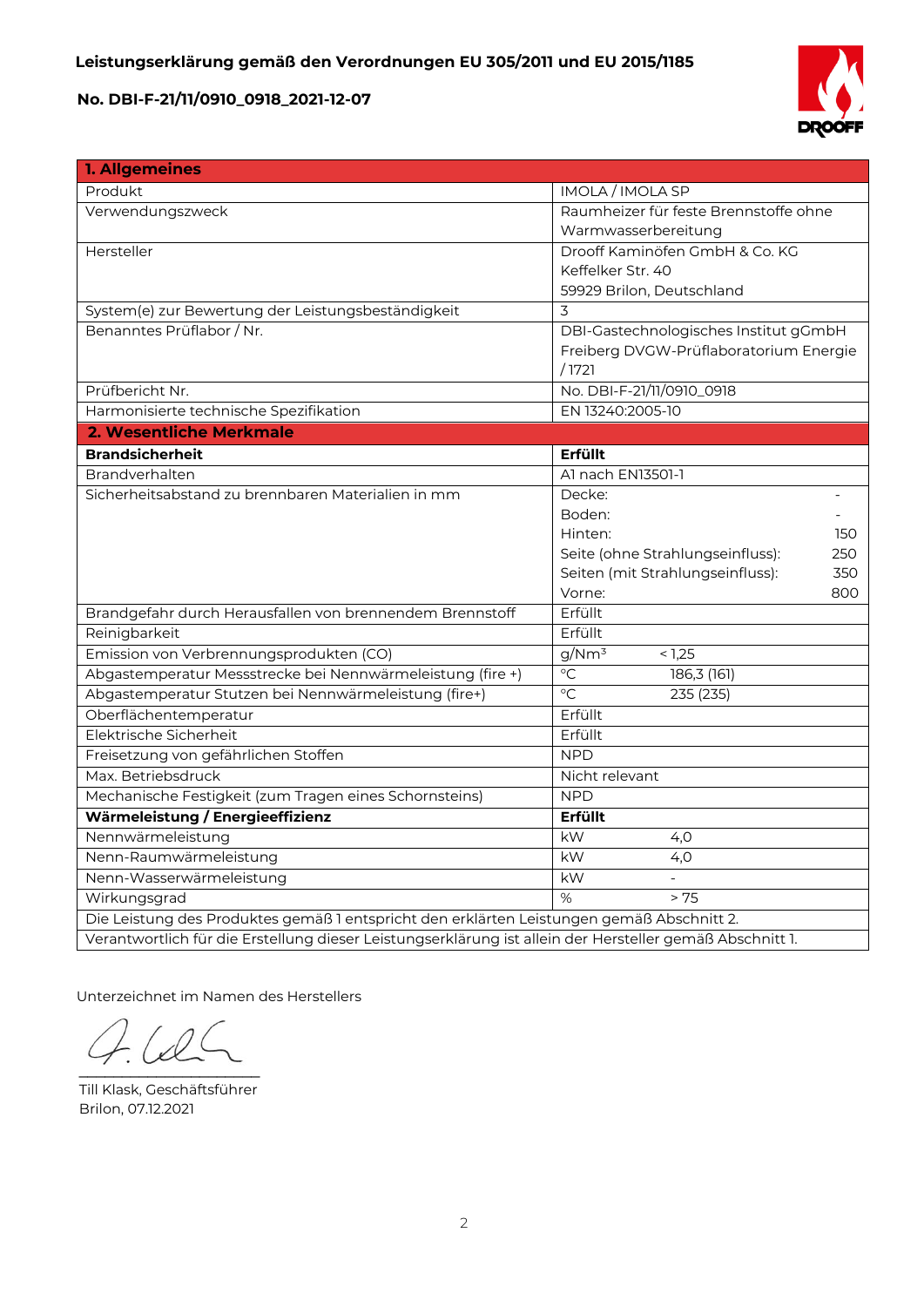

| 1. General                                                                                                         |                                            |  |  |
|--------------------------------------------------------------------------------------------------------------------|--------------------------------------------|--|--|
| Product                                                                                                            | <b>IMOLA</b> / <b>IMOLA</b> SP             |  |  |
| Intended use                                                                                                       | Room heater for solid fuels without        |  |  |
|                                                                                                                    | hot water preparation                      |  |  |
| Manufacturer                                                                                                       | Drooff Kaminöfen GmbH & Co. KG             |  |  |
|                                                                                                                    | Keffelker Str. 40                          |  |  |
|                                                                                                                    | 59929 Brilon, Germany                      |  |  |
| System(s) for assessment of performance consistency                                                                | 3                                          |  |  |
| Nominated test laboratory / no.                                                                                    | DBI-Gastechnologisches Institut gGmbH      |  |  |
|                                                                                                                    | Freiberg DVGW-Prüflaboratorium Energie     |  |  |
|                                                                                                                    | /1721                                      |  |  |
| Test report no.                                                                                                    | No. DBI-F-21/11/0910_0918                  |  |  |
| Harmonized technical specification                                                                                 | EN 13240:2005-10                           |  |  |
| <b>2. Essential features</b>                                                                                       |                                            |  |  |
| <b>Fire safety</b>                                                                                                 | <b>Fulfilled</b>                           |  |  |
| Fire behaviour                                                                                                     | Al according to EN13501-1                  |  |  |
| Distance from inflammable materials in mm                                                                          | Ceiling:                                   |  |  |
|                                                                                                                    | Floor:                                     |  |  |
|                                                                                                                    | Back:<br>150                               |  |  |
|                                                                                                                    | Side (without radiation influence):<br>250 |  |  |
|                                                                                                                    | Side (with radiation influence):<br>350    |  |  |
|                                                                                                                    | Front:<br>800                              |  |  |
| Fire hazard due to burning fuel falling out                                                                        | Fulfilled                                  |  |  |
| Cleanability                                                                                                       | Fulfilled                                  |  |  |
| Emission of combustion products (CO)                                                                               | g/Nm <sup>3</sup><br>$\frac{1}{5}$ 1,25    |  |  |
| Exhaust gas temperature measuring section at nominal heat                                                          | $^{\circ}C$<br>186,3(161)                  |  |  |
| output (fire +)                                                                                                    |                                            |  |  |
| Flue gas temperature at nominal heat output (fire+)                                                                | $\circ$ C<br>235 (235)                     |  |  |
| Surface temperature                                                                                                | Fulfilled                                  |  |  |
| <b>Electrical safety</b>                                                                                           | Fulfilled                                  |  |  |
| Release of hazardous substances                                                                                    | <b>NPD</b>                                 |  |  |
| Max. operating pressure                                                                                            | Not relevant                               |  |  |
| Mechanical strength (to support a chimney)                                                                         | <b>NPD</b>                                 |  |  |
| Heat output / energy efficiency                                                                                    | <b>Fulfilled</b>                           |  |  |
| Rated heating capacity                                                                                             | kW<br>4,0                                  |  |  |
| Room-heating capacity                                                                                              | kW<br>4,0                                  |  |  |
| Water-heating capacity                                                                                             | kW                                         |  |  |
| Efficiency                                                                                                         | $\%$<br>> 75                               |  |  |
| The performance of the product according to 1 corresponds to the declared performances according to section 2.     |                                            |  |  |
| The manufacturer alone is responsible for drawing up this declaration of performance in accordance with section 1. |                                            |  |  |

Signed on behalf of the manufacturer

 $\mathcal{L}$  and  $\mathcal{L}$  and  $\mathcal{L}$ 

Till Klask, managing director Brilon, 7<sup>th</sup> December 2021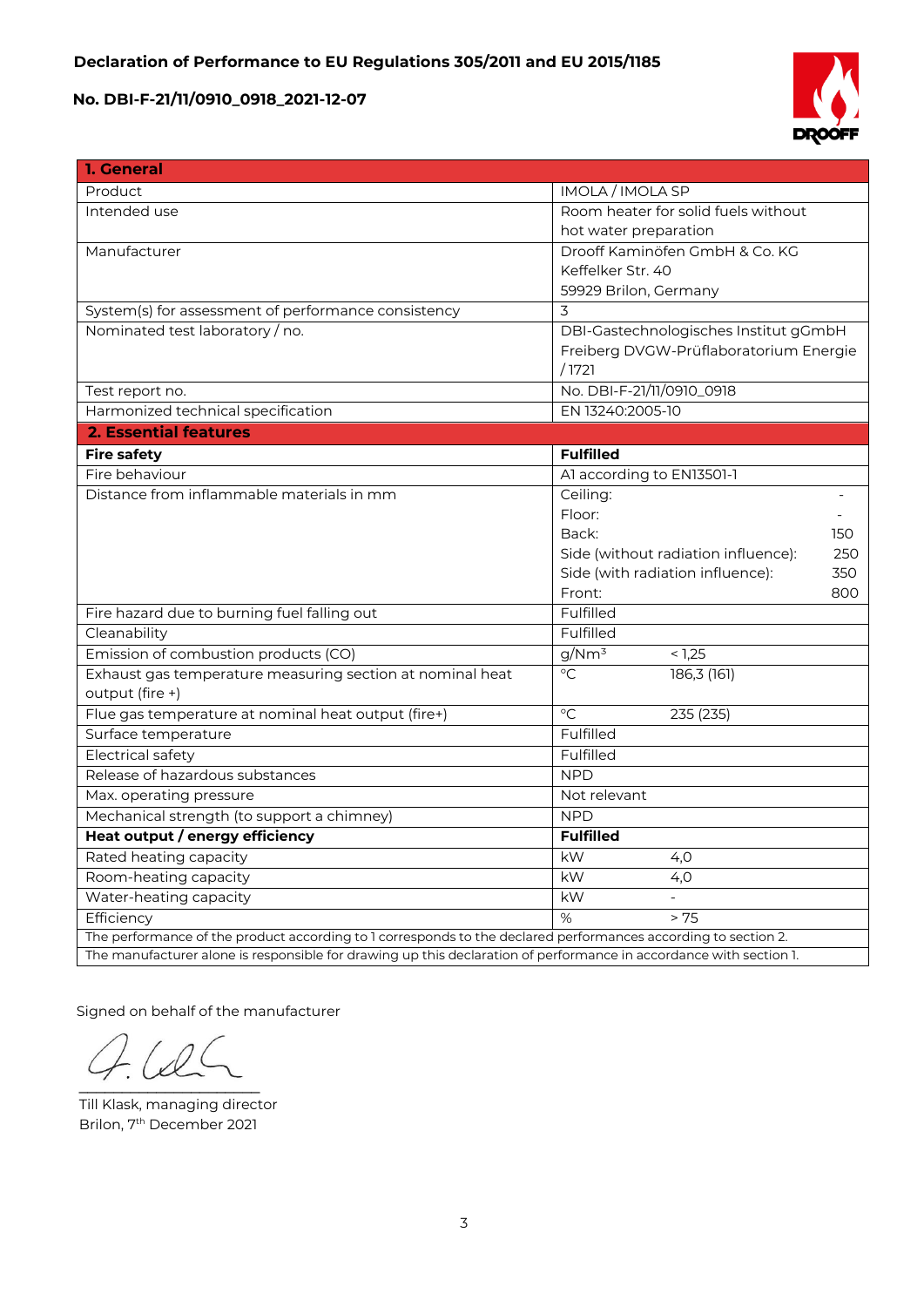

| 1. Généralités                                                                                                       |                                          |  |  |  |
|----------------------------------------------------------------------------------------------------------------------|------------------------------------------|--|--|--|
| Produit                                                                                                              | IMOLA / IMOLA SP                         |  |  |  |
| Objet                                                                                                                | Chauffage pour combustibles solides sans |  |  |  |
|                                                                                                                      | production d'eau chaude                  |  |  |  |
| Fabricant                                                                                                            | Drooff Kaminöfen GmbH & Co. KG           |  |  |  |
|                                                                                                                      | Keffelker Str. 40                        |  |  |  |
|                                                                                                                      | 59929 Brilon, Allemagne                  |  |  |  |
| Système(s) d'évaluation de la constance des performances                                                             | 3                                        |  |  |  |
| Laboratoire d'essai désigné / numéro                                                                                 | DBI-Gastechnologisches Institut gGmbH    |  |  |  |
|                                                                                                                      | Freiberg DVGW-Prüflaboratorium Energie   |  |  |  |
|                                                                                                                      | /1721                                    |  |  |  |
| Numéro du rapport d'essai                                                                                            | No. DBI-F-21/11/0910_0918                |  |  |  |
| Spécification technique harmonisée                                                                                   | EN 13240:2005-10                         |  |  |  |
| 2. Caractéristiques principales                                                                                      |                                          |  |  |  |
| Sécurité incendie                                                                                                    | Conforme                                 |  |  |  |
| Comportement au feu                                                                                                  | Al selon la norme EN13501-1              |  |  |  |
| Distance de sécurité aux matériaux combustibles en mm                                                                | Plafond:                                 |  |  |  |
|                                                                                                                      | Sol:                                     |  |  |  |
|                                                                                                                      | Arrière :<br>150                         |  |  |  |
|                                                                                                                      | Côté (sans influence des                 |  |  |  |
|                                                                                                                      | radiations):<br>250                      |  |  |  |
|                                                                                                                      | Côté (avec influence                     |  |  |  |
|                                                                                                                      | des radiations) :<br>350                 |  |  |  |
|                                                                                                                      | Devant:<br>800                           |  |  |  |
| Danger d'incendie dû à la chute de combustible brûlé                                                                 | Conforme                                 |  |  |  |
| Nettoyabilité                                                                                                        | Conforme                                 |  |  |  |
| Émissions de produits de combustion (CO)                                                                             | g/Nm <sup>3</sup><br>< 1,25              |  |  |  |
| Section de mesure de la température des gaz de combustion à la                                                       | $\overline{C}$<br>186,3 (161)            |  |  |  |
| puissance calorifique nominale (fire +)                                                                              |                                          |  |  |  |
| Température des gaz de combustion à la puissance                                                                     | $\rm ^{\circ}C$<br>235 (235)             |  |  |  |
| calorifique nominale (fire+)                                                                                         |                                          |  |  |  |
| Température de surface                                                                                               | Conforme                                 |  |  |  |
| Sécurité électrique                                                                                                  | Conforme                                 |  |  |  |
| Le rejet de substances dangereuses                                                                                   | <b>NPD</b>                               |  |  |  |
| Max. Pression de fonctionnement                                                                                      | Non pertinent                            |  |  |  |
| Résistance mécanique (pour supporter une cheminée)                                                                   | <b>NPD</b>                               |  |  |  |
| Production de chaleur / efficacité énergétique                                                                       | Conforme                                 |  |  |  |
| Puissance totale                                                                                                     | kW<br>4,0                                |  |  |  |
| Puissance de convection                                                                                              | kW<br>4,0                                |  |  |  |
| Puissance hydraulique                                                                                                | kW                                       |  |  |  |
| Efficacité                                                                                                           | $\%$<br>> 75                             |  |  |  |
| La performance du produit selon le point 1 correspond aux performances déclarées selon le point 2.                   |                                          |  |  |  |
| Le fabricant est seul responsable de l'établissement de cette déclaration de performance conformément à l'article 1. |                                          |  |  |  |

Signé au nom du fabricant

 $\sim$ 

Till Klask, Directeur général Brilon, 7 décembre 2021